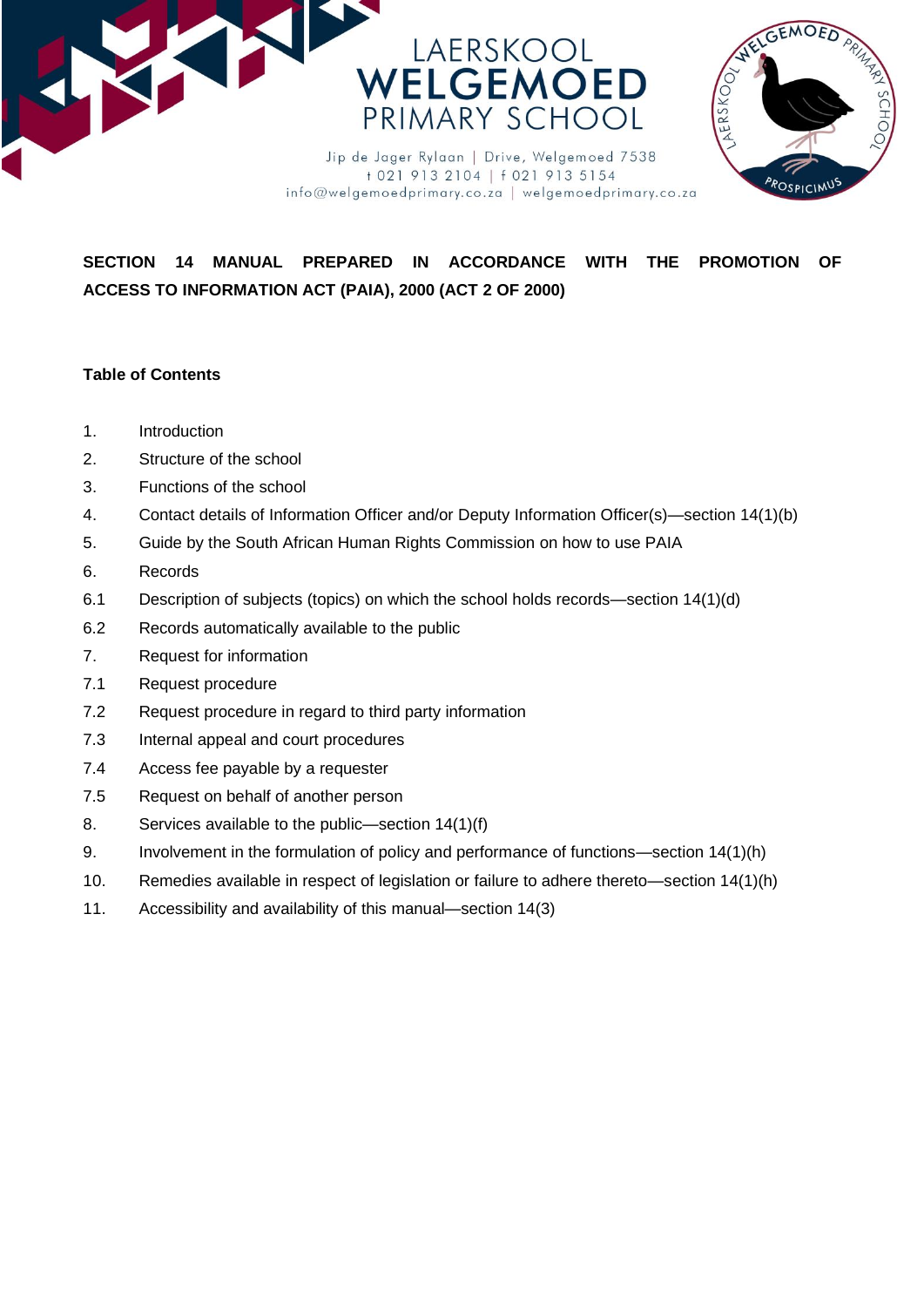



+021 913 2104 | f 021 913 5154 info@welgemoedprimary.co.za | welgemoedprimary.co.za

## **1. Introduction**

- 1.1 The current constitutional dispensation in South Africa makes provision for the right of access to any information held by the state (subject to justifiable limitations) and to information held by a private body that is required for the exercise or protection of any right.
- 1.2 The Constitutional Court interpreted the right of access to information as not merely a right to obtain access to information for the exercise or protection of a right, but also to ensure that there is open and accountable administration at all levels of government. Section 32(1) and (2) of the Constitution of the Republic of South Africa, 1996 (the Constitution) reads as follows:
	- *"(1) Everyone has the right of access to—*
	- *(a) any information held by the state; and*
	- *(b) any information that is held by another person and that is required for the exercise or protection of any rights.*

*(2) National legislation must be enacted to give effect to this right, and may provide for reasonable measures to alleviate the administrative and financial burden on the state."*

- 1.3 The aforesaid resulted in the enactment of the Promotion of Access to Information Act (PAIA), 2000 (Act 2 of 2000), the purpose of which is to foster a culture of transparency and accountability in public and private bodies, to empower and educate the people of South Africa to understand their rights.
- 1.4 In terms of section 14 of PAIA a public body must have a manual which sets out, amongst others, the functions and an index of records held by a public body. This manual gives effect to the provisions of section 14 of PAIA and also provides assistance on the procedure that must be followed to request access to a record that is being held by **Welgemoed Primary School.**

## **2. Structure of the school**

The governance and professional management of the school are as per section 16(1) and (3) of the South African Schools Act (SASA), 1996 (Act 84 of 1996) respectively.

(a) The governance of the school is vested in the governing body and it may perform only such functions and obligations and exercise only such rights as prescribed by SASA.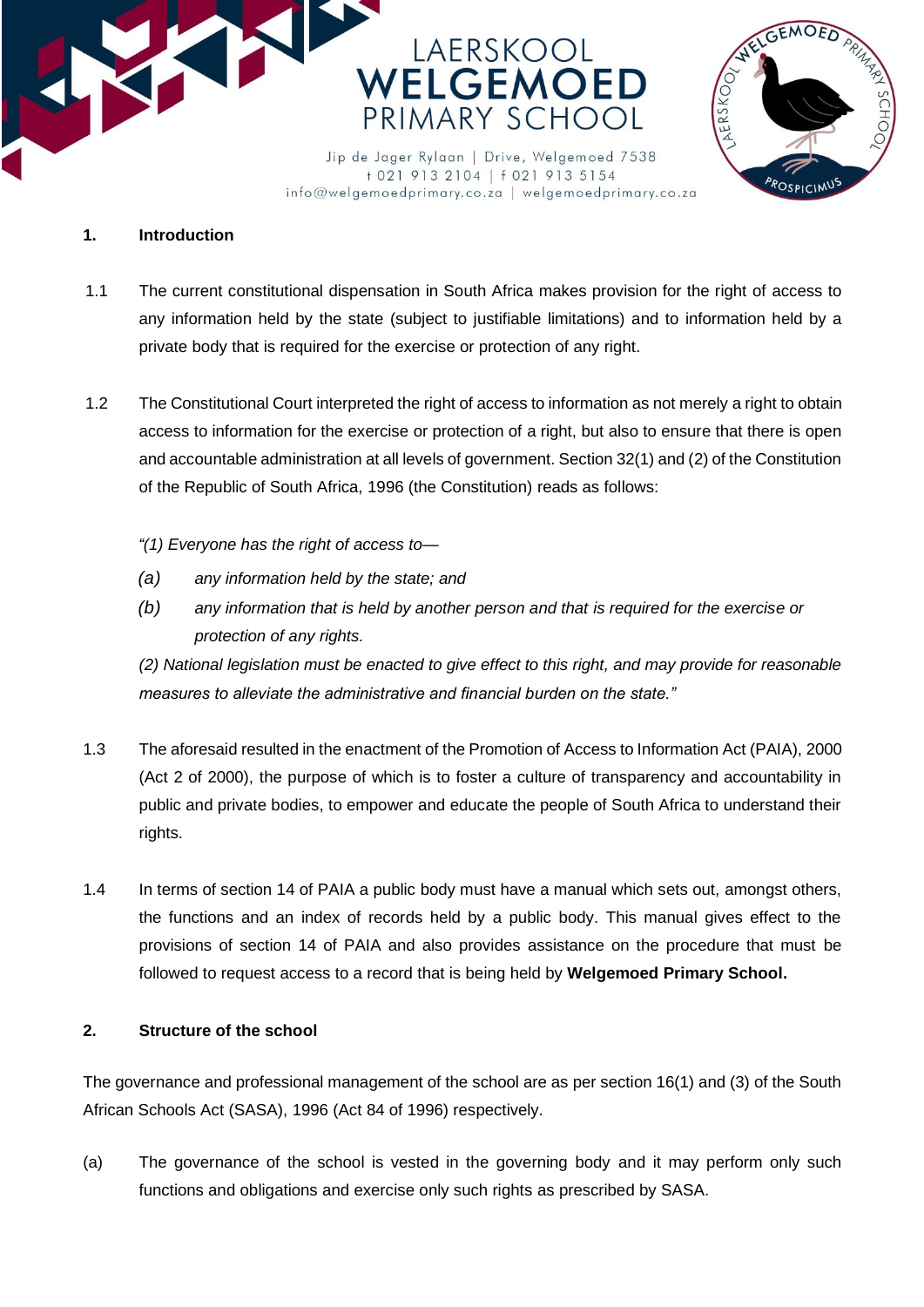



info@welgemoedprimary.co.za | welgemoedprimary.co.za

The governing body consists of the following members that are elected every 3 years:

- Parents
- **Educators**
- Non-educators
- Principal in his or her official capacity
- Maximum of 6 co-opted members with no voting rights
- (b) The professional management of the school is undertaken by the principal under the authority of the Head of the Western Cape Education Department (WCED). The principal is responsible for the day-to-day administration and organisation of teaching and learning at the school and is as such the Information Officer in terms of PAIA. (The principal has delegated this responsibility to the deputy principal who is the Deputy Information Officer). The principal is supported by the educator and non-educator staff who fall under his supervision.

### **3. Functions of the school**

The functions of the school are to provide quality education to all learners, to focus on the cognitive development of all learners and also to contribute to the personal development of the learners with regards to their moral, social, cultural, political and economic development.

- (a) The functions of the governing body are stipulated in sections 20 and 21 of SASA. Furthermore the governing body must determine the policies and rules by which the school is to be organised and controlled. This includes that such policies and rules should be carried out effectively in terms of SASA and the budget of the school.
- (b) The functions and responsibilities of the principal are stipulated in section 16A of SASA.

## **4. Contact details of the Information Officer—section 14(1)(b)**

The Information Officer of the school shall be the principal, who may be contacted during normal office hours at the contact points below. The Deputy Information Officer can also be contacted at the same points.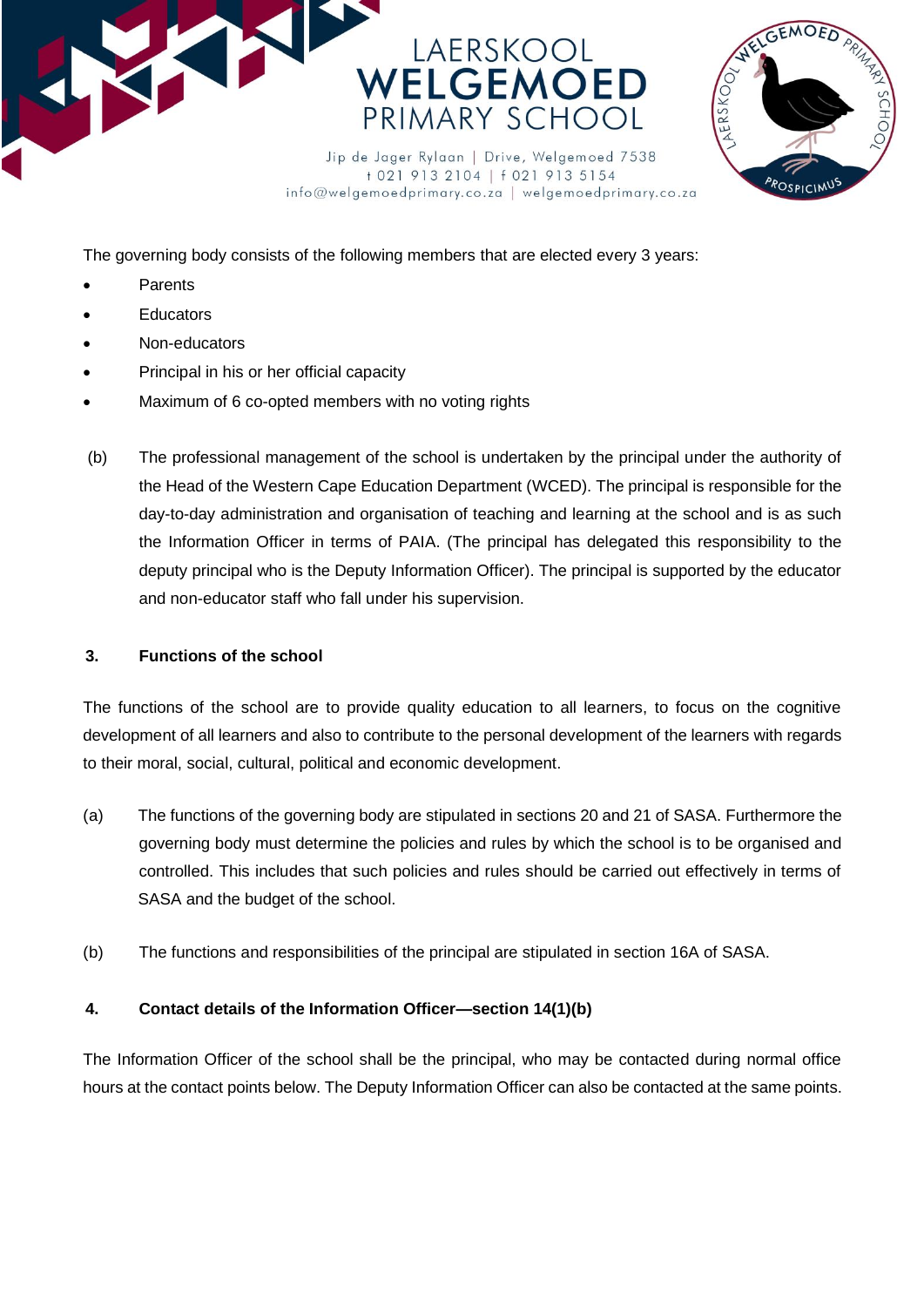



Jip de Jager Rylaan | Drive, Welgemoed 7538 +021 913 2104 | f 021 913 5154 info@welgemoedprimary.co.za | welgemoedprimary.co.za

## **Welgemoed Primary School**

## **Information officer: J. Engelbrecht**

Tel. no.: 021-913 2104**;** Fax no.: 021 913 5154 Email: info@welgemoedprimary.co.za

## **Delegated Deputy Information officer: T. Lee**

Tel. no.: 021-913 2104**;** Fax no.: 021 913 5154

Email: info@welgemoedprimary.co.za

# **5. Guide by the South African Human Rights Commission (SAHRC) on how to use PAIA**

It is the responsibility of the SAHRC to compile a guide, in terms of section 10 of the PAIA, in an easily comprehensible form and manner, as may be required by a person who wishes to exercise any right contemplated in PAIA.

This guide is available in all the official languages from the SAHRC and any enquiries in this regard should be directed to the following:

| The South African Human Rights Commission |                                                                |  |
|-------------------------------------------|----------------------------------------------------------------|--|
| Tel. no.                                  | +27 11 877 3900                                                |  |
| Fax no.                                   | +27 11 403 0684                                                |  |
| <b>Email address</b>                      | PAIA@sahrc.org.za                                              |  |
| <b>Postal address</b>                     | PAIA Unit: Promotion of Access to Information Private Bag 2700 |  |
|                                           | Houghton                                                       |  |
|                                           | 2041                                                           |  |
| <b>Street address</b>                     | South African Human Rights Commission                          |  |
|                                           | 33 Hoofd Street                                                |  |
|                                           | Braampark Forum 3                                              |  |
|                                           | Braamfontein                                                   |  |
|                                           | 2017                                                           |  |
| <b>Website</b>                            | www.sahrc.org.za                                               |  |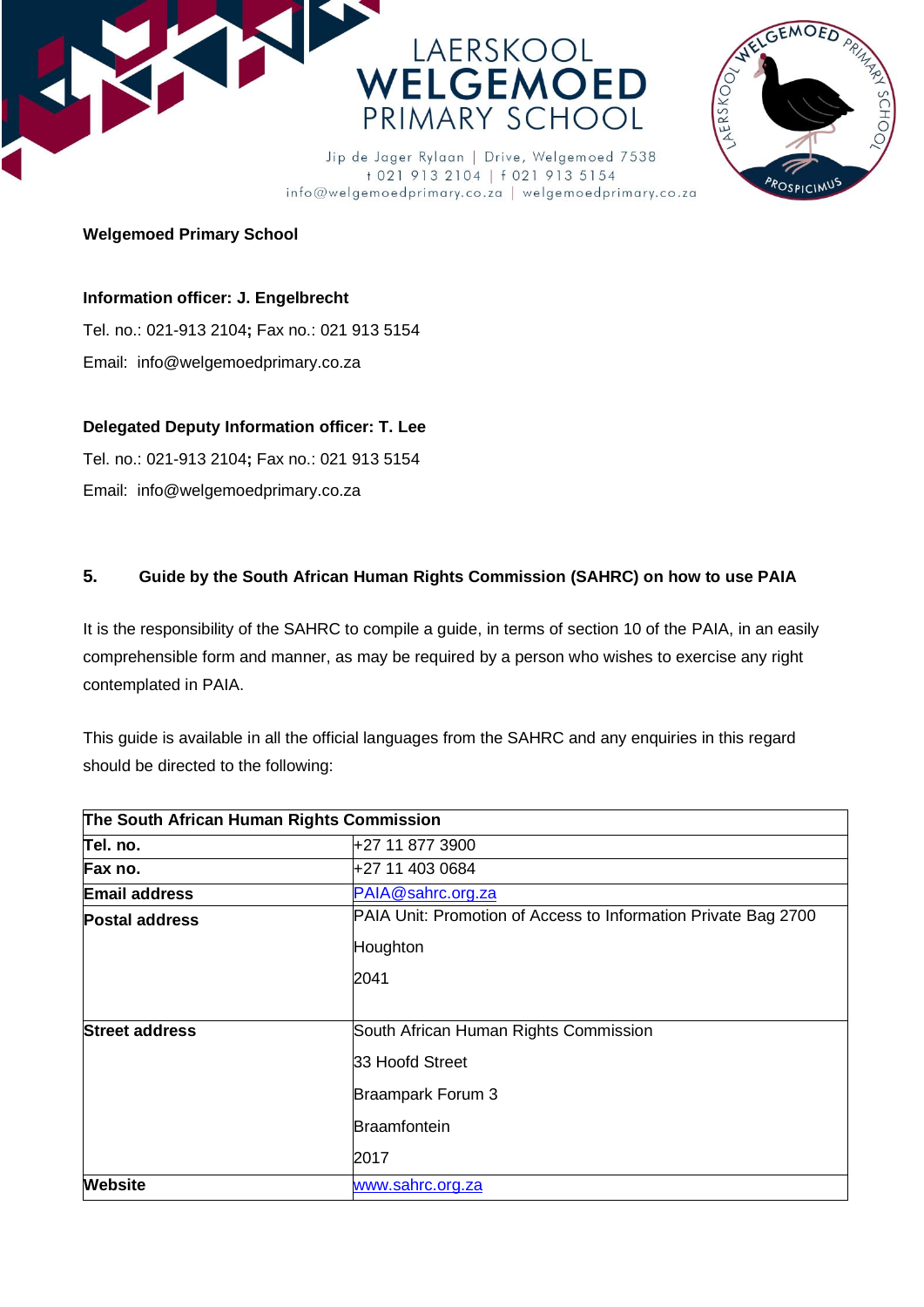



**6. Records**

## 6.1 **Description of subjects (topics) on which the school holds records—section 14(1)(d)**

| Governance                     | Minutes of meetings                                    |
|--------------------------------|--------------------------------------------------------|
|                                | Minutes of SBG committees                              |
|                                | Details of members of the school governing body        |
| Finance                        | Annual audited financial statements                    |
|                                | Monthly management accounts Invoices                   |
|                                | <b>Credit notes</b>                                    |
|                                | Receipts                                               |
|                                | Payment schedules                                      |
|                                | PAYE, SDL, UIF reports                                 |
|                                | Insurance policies and claims                          |
|                                | Petty cash book                                        |
|                                | School fees                                            |
|                                | Applications for exemption from payment of school fees |
|                                | Software licenses                                      |
|                                | Asset register                                         |
| School policies                | Available on website or on request                     |
| Learners' academic and extra-  | Quarterly progress report                              |
| curricular activities records, | Annual promotion schedules                             |
| disciplinary record            | Copies of NSC certificates/statement of results        |
|                                | Other provincial or national assessment results        |
|                                | Academic awards                                        |
|                                | Sports awards                                          |
|                                | Culture awards                                         |
|                                | Other awards                                           |
|                                | Learners' personal files (profiles)                    |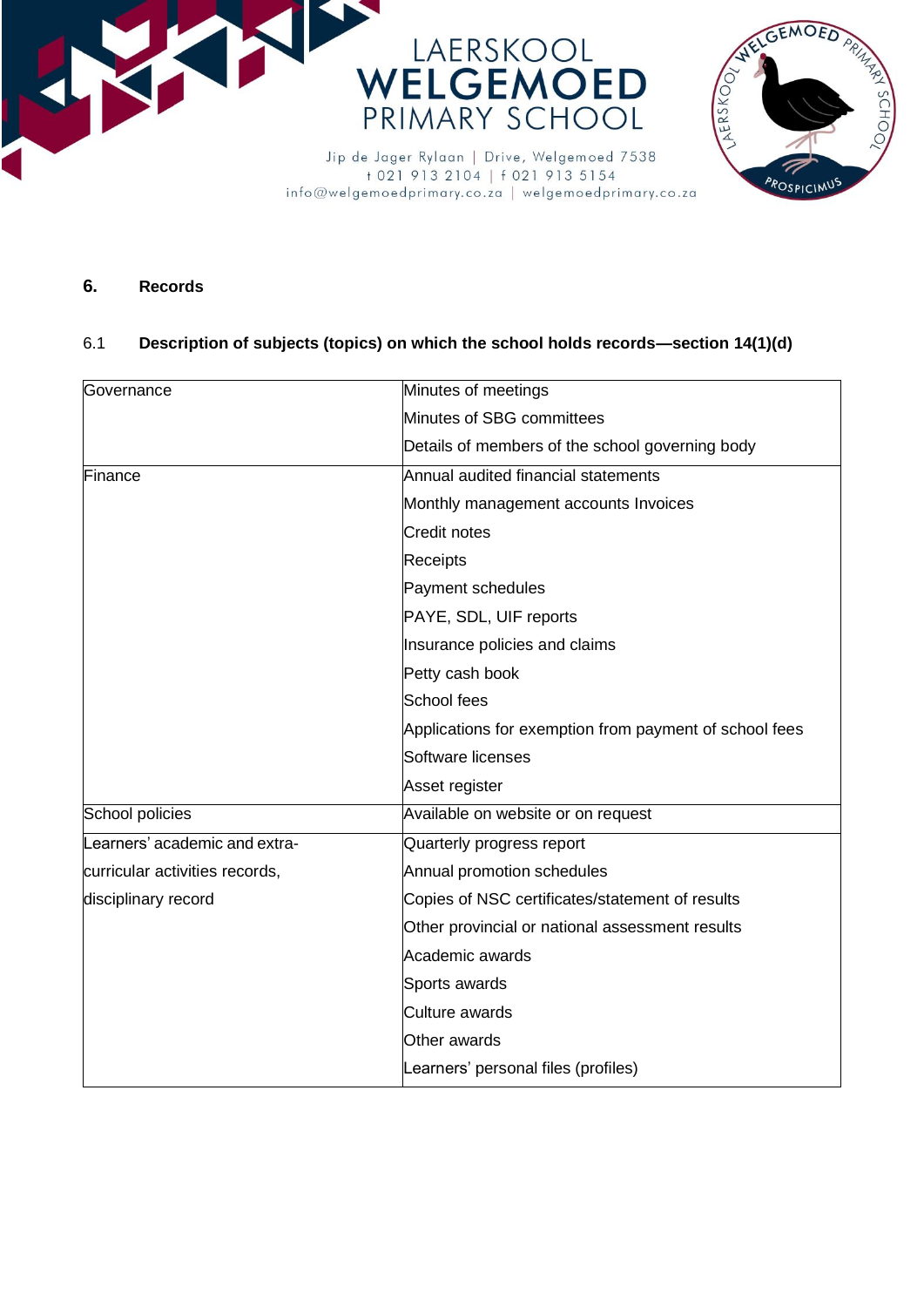



Jip de Jager Rylaan | Drive, Welgemoed 7538 +021 913 2104 | f 021 913 5154 info@welgemoedprimary.co.za | welgemoedprimary.co.za

| Personnel records                 | Contracts of employment              |
|-----------------------------------|--------------------------------------|
|                                   | Personal files                       |
|                                   | Discipline register                  |
|                                   | <b>Minutes Staff meetings</b>        |
|                                   | Attendance register                  |
|                                   | <b>Workman's Compensation claims</b> |
|                                   | Appraisals                           |
|                                   | Applications and interview materials |
| School suppliers/serviceproviders | Tender documents                     |
|                                   | Contracts                            |
|                                   | Invoices                             |

| Statutory compliance             | <b>Skills Development Plan</b>                   |
|----------------------------------|--------------------------------------------------|
|                                  | Employment equity plan                           |
| Data base of parents andlearners | Application forms and updates                    |
|                                  | Admission register                               |
| <b>Risk and Safety</b>           | Safety committee members' details                |
|                                  | Incident register                                |
|                                  | Accident register                                |
|                                  | Risk committee meeting minutes                   |
|                                  | Safety reports                                   |
| Professional management          | Circulars and instructions from the Western Cape |
|                                  | Department of Education                          |
|                                  | Official school logbook                          |
|                                  | Copies of all examination question papers and    |
|                                  | accompanying memoranda.                          |
|                                  | School timetable                                 |
|                                  | Class registers                                  |
| <b>News</b>                      | <b>Newsletters</b>                               |
|                                  | Special letters to parents                       |
|                                  | School newsletter                                |

The records listed in the categories above may be formally requested, but access to parts of these records or the whole record may be refused on legal grounds. If it is listed on the School`s website, then it can be viewed there.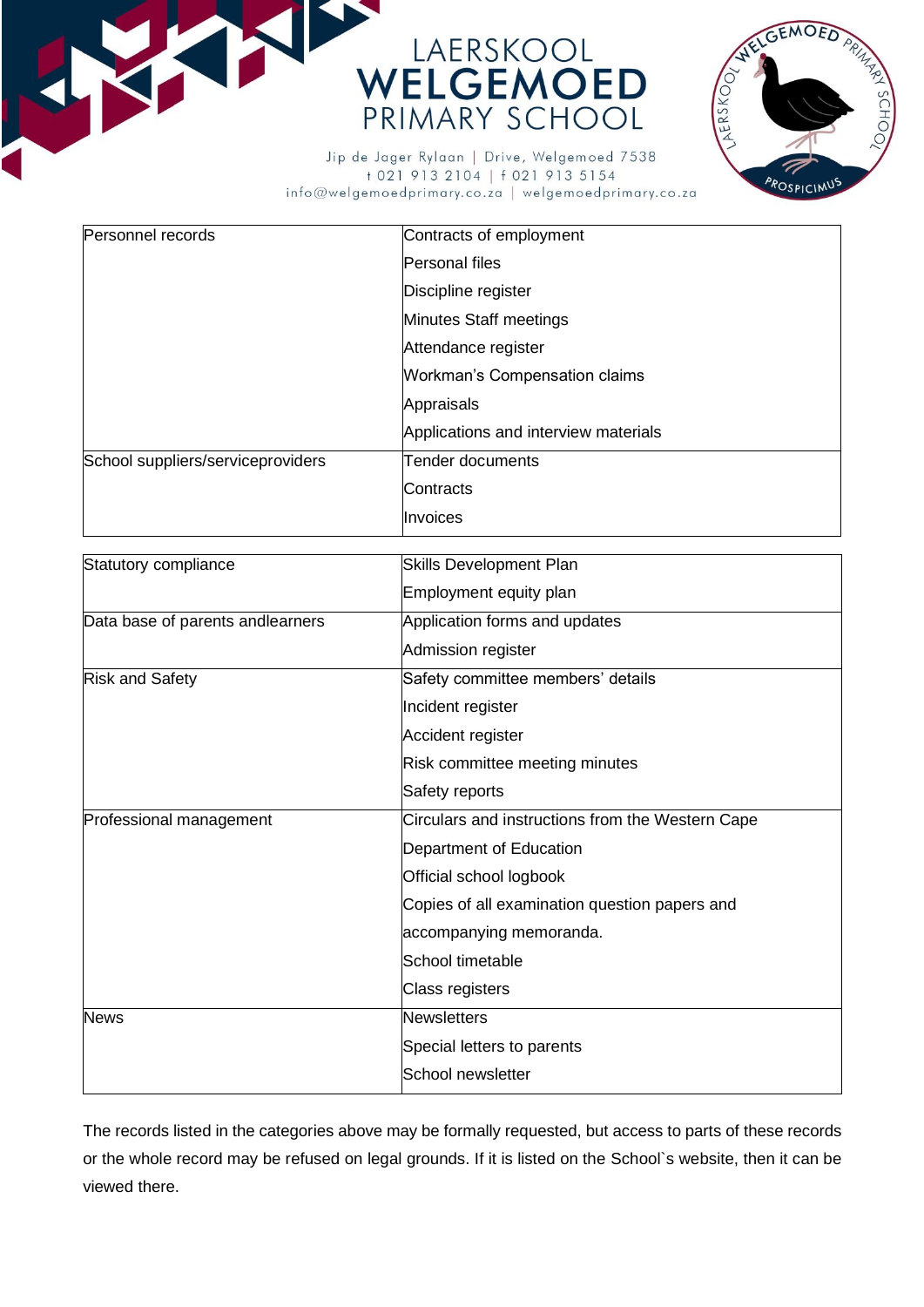



## 6.2 **Records automatically available to the public**

PAIA provides for records which are automatically available from Welgemoedl Primary School. Such automatically available records usually do not have information which can reasonably be said to be of a sensitive nature. Most records which fall into this category of information are available to view on Welgemoed Primary School's website: [www.welgemoedprimary.co.za](http://www.welgemoedprimary.co.za/)

info@welgemoedprimary.co.za | welgemoedprimary.co.za

### **7. Request for information**

#### 7.1 **Request procedure**

- 7.1.1 A requester must use Form A as prescribed in the regulations published in terms of PAIA (Government Notice R187 of 15 February 2002). Form A can be found on the Information Regulator`s website at the link: https://www.justice.gov.za/forms/paia/J750\_paia\_Form%20A.pdf
- 7.1.2 A request fee means the payment of R35,00 which is payable before the request will be processed.
- 7.1.3 The payment of the request fee does not apply to a record requested by a maintenance officer or maintenance investigator for the purposes of a maintenance investigation or enquiry in terms of the provisions of the Maintenance Act, 1998 (Act 99 of 1998) or the regulations under section 44 of this Act (as per Government Notice R991 of 14 October 2005).
- 7.1.4 A request fee is not payable if the request for access to a record relates to access to a personal record (as per Government Notice R991 of 14 October 2005).
- 7.1.5 Provision is made on Form A for the requester to indicate whether they want a copy of the record or merely want to look at it.
- 7.1.6 Form A also provides for a requester to indicate in which language the record is required, although the school is under no obligation to translate it.
- 7.1.7 A requester may also indicate in what form (i.e. hard copy, electronic copy, etc.) access to the record must be provided. This will be adhered to unless doing so will unreasonably interfere with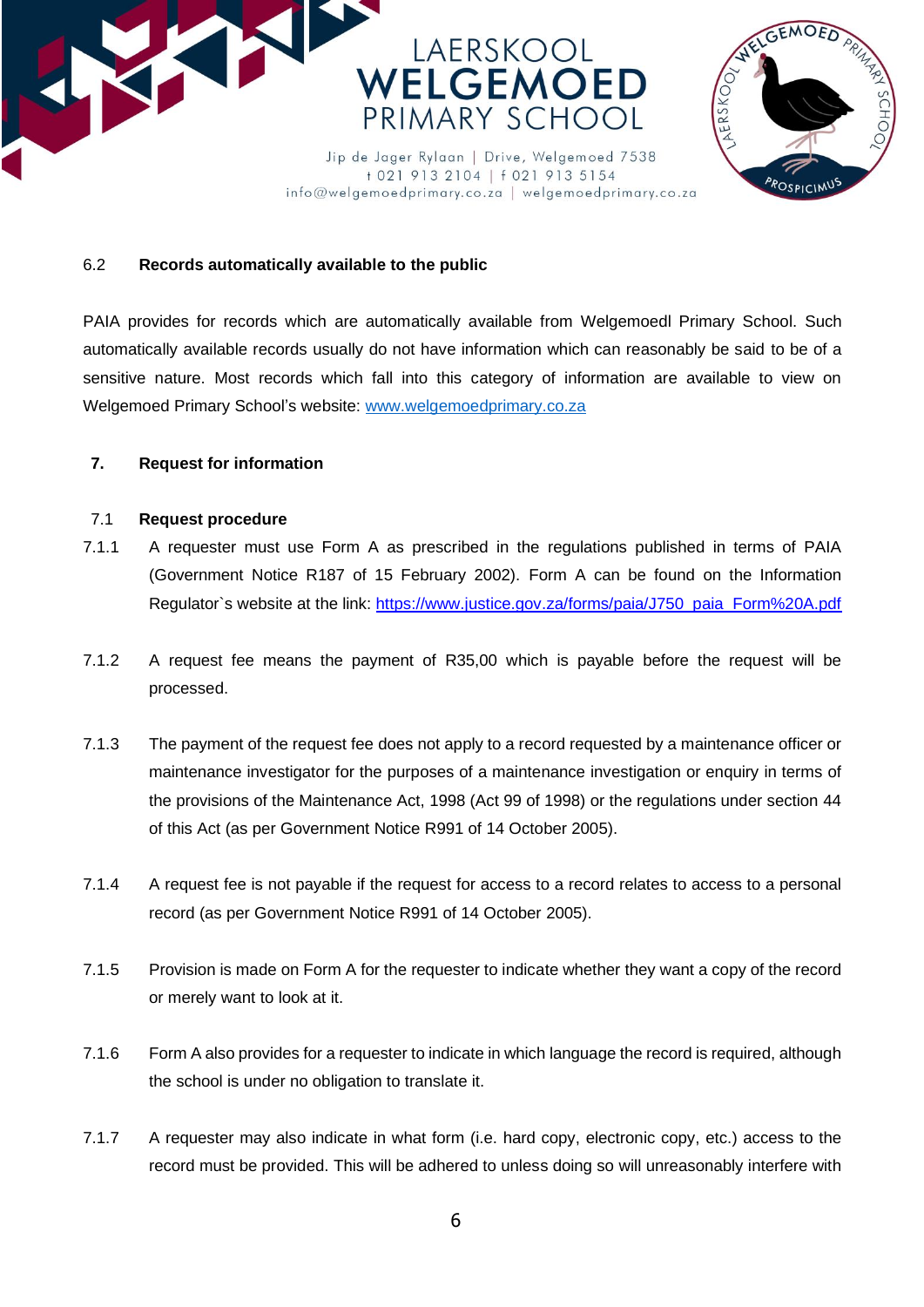



the operations of the school or for practical reasons access cannot be given in the required form or medium.

- 7.1.8 The Information Officer or Deputy Information Officer, as the case may be, must as soon as reasonably possible, but in any event within 30 days after the request is received, decide in accordance with PAIA whether or not to grant the request and notify the requester accordingly.
- 7.1.9 The Information Officer or Deputy Information Officer, to whom a request for access has been made, may extend the period of 30 days to handle the request once for a further period as contemplated in terms of section 26 of PAIA.

## 7.2 **Request procedure in regard to third party information**

- 7.2.1 If the request relates to a record of a third party as contemplated in terms of section 34(1), 35(1), 36(1), 37(1) or 43(1) of PAIA, the Information Officer or the Deputy Information Officer, as the case may be, must take all reasonable steps to inform a third party to whom or which the record relates within 21 days of receipt of the request.
- 7.2.2 A third party who is so informed, may within 21 days make written or oral representations to the Information Officer or Deputy Information Officer, as the case may be, as to why the request should be refused or may give written consent for the disclosure of the record.
- 7.2.3 The Information Officer or the Deputy Information Officer, as the case may be, must as soon as reasonably possible, but in any event within 30 days after every third party is informed, decide whether to grant or refuse the request for access and must notify the third party concerned as well as the requester in terms of section 49 of PAIA, of his or her decision.
- 7.2.4 A third party will have the right to lodge an internal appeal against the decision within 30 days after notice is given. The appeal may be lodged by completing Form B, attached herewith, and by forwarding same to the offices of the Information Officer or Deputy Information Officer.

## 7.3 **Internal appeal and court procedures**

7.3.1 A requester has the right to lodge an internal appeal, within 60 days after notice is given of the decision of the Information Officer or the Deputy Information Officer, as the case may be, to refuse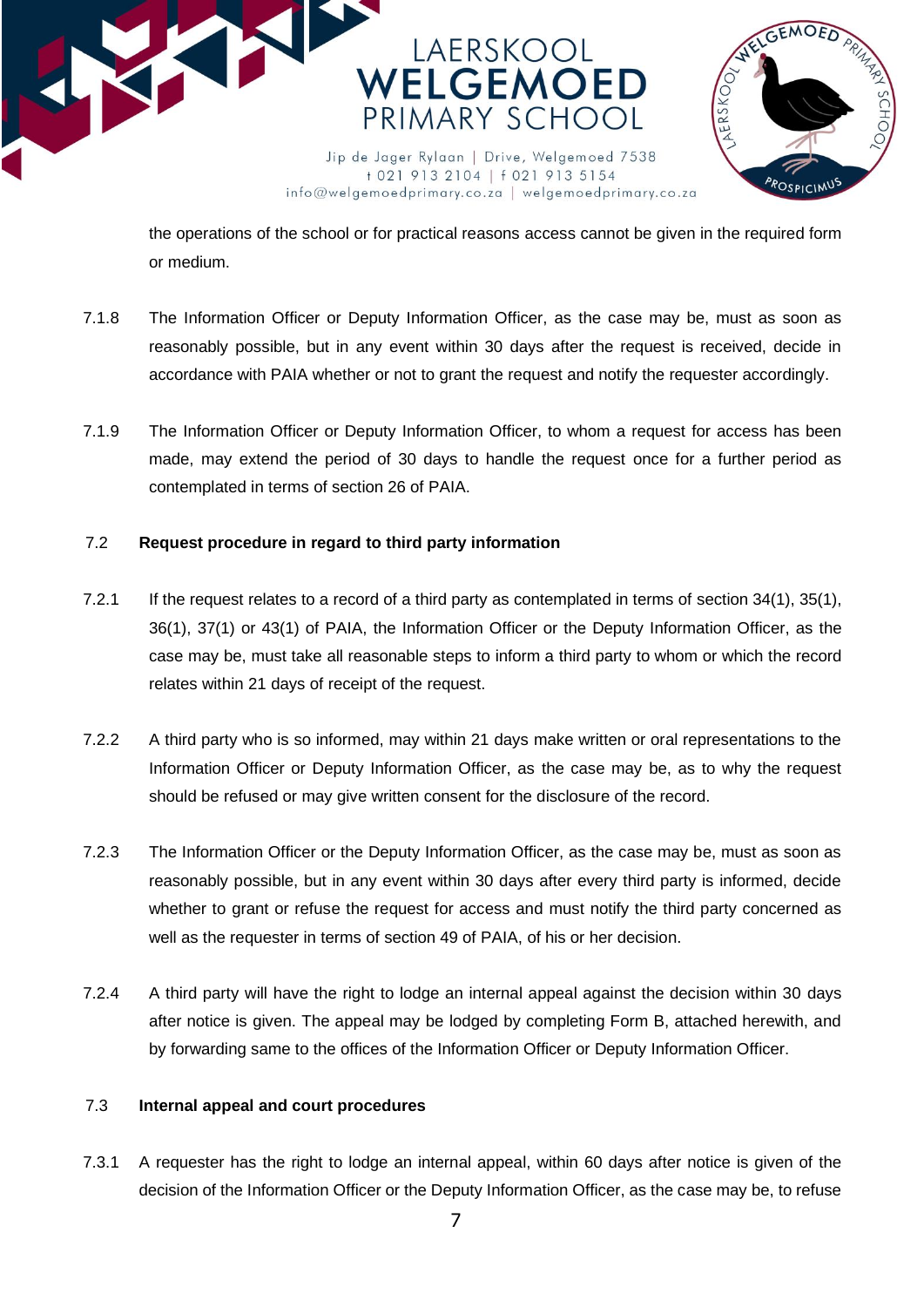



a request for access or taken in terms of section 22, 26(1) or 29(3). The internal appeal must be lodged by delivering or sending Form B to the Information Officer or Deputy Information Officer at his or her address, fax number or email address.

info@welgemoedprimary.co.za | welgemoedprimary.co.za

- 7.3.2 In the event that the internal appeal procedure has been exhausted and the requester or third party remains dissatisfied with the outcome, a court may be approached for appropriate relief, within 180 days after being informed of the outcome of the internal appeal.
- 7.3.3 The requester may approach either a Magistrates Court or a High Court. 7.4

### 7.4 **Access fee payable by a requester**

- 7.4.1 In the event that a request is granted, other than a personal request, an access fee will be payable by a requester. An "access fee" means the fee(s) that is/are payable when the requester, for example, needs copies of the requested record and for the time reasonably required to search for the record and prepare it. The type of fees and the amounts that are payable are determined by the regulations and are attached herewith (Annexure A).
- 7.4.2 A single person whose annual income does not exceed R14 712,00 and married persons, or a person and his or her life partner, whose annual income does not exceed R27 192,00 are exempt from paying access fees (as per Government Notice R991 of 14 October 2005).
- 7.4.3 Payment of the access fee does not apply to the personal record of a requester (as per Government Notice R991 of 14 October 2005).
- 7.4.4 In certain instances, a requester may also be requested to pay a deposit.
- 7.4.5 A requester may lodge an internal appeal against the payment of the deposit and/or access fee. Should a requester want to lodge an internal appeal, Form B (as prescribed in Government Notice R187 of 15 February 2002) must be completed.
- 7.4.6 In the event that the internal appeal procedure is exhausted and the requester is still not satisfied with the outcome, a court may be approached for an appropriate order.
- 7.4.7 Access to a record will be withheld until all applicable fees have been paid.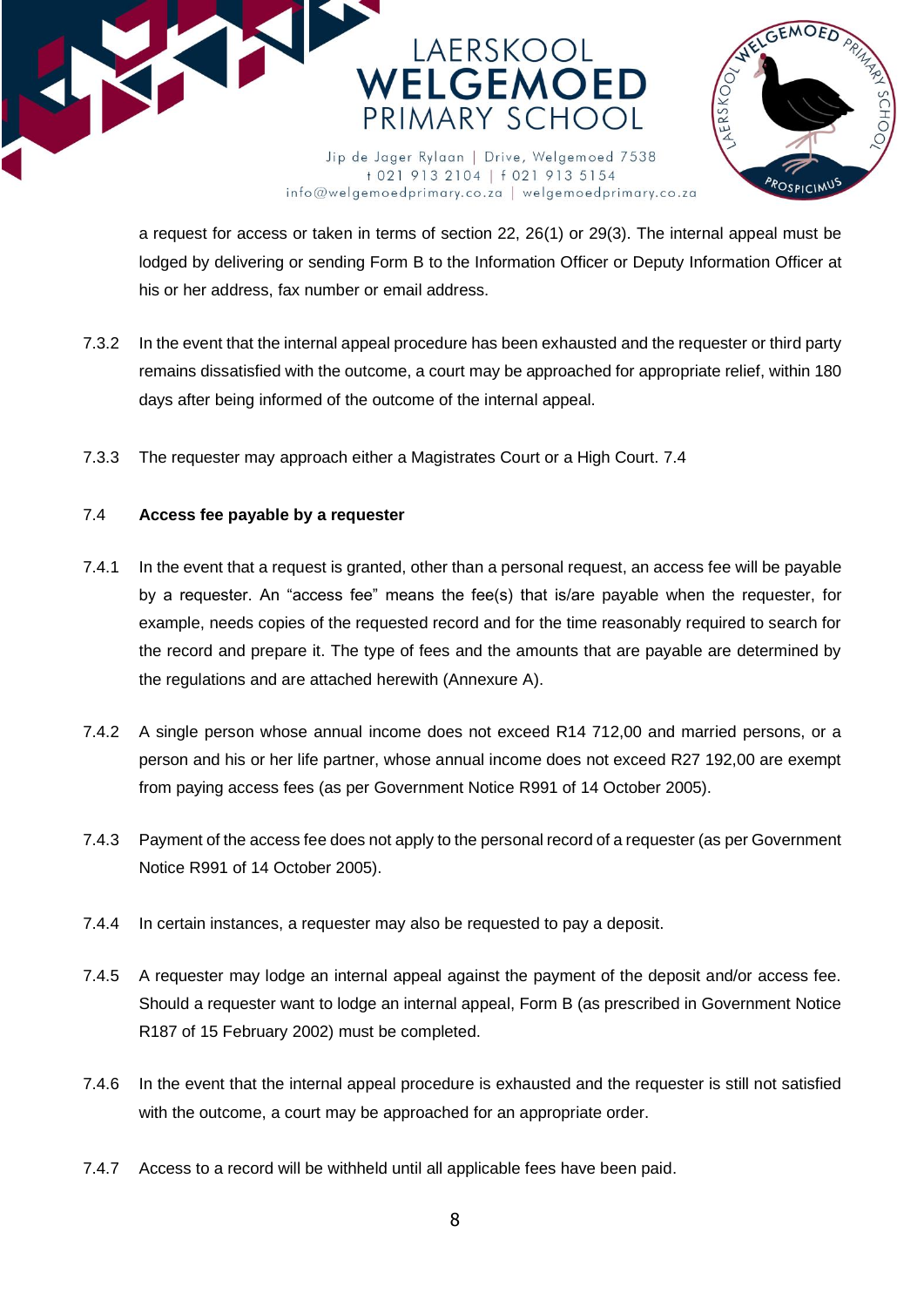



## 7.5 **Request on behalf of another person**

7.5.1 Information may be requested on behalf of another person, but the capacity in which the request is made must be indicated.

info@welgemoedprimary.co.za | welgemoedprimary.co.za

7.5.2 If a requester is unable to read or write, or cannot complete the form because of a disability, the request may be made orally. The Information Officer, or a person so delegated, must then complete the form on behalf of such requester and give him or her a copy of the completed form.

## **8. Services available to the public—section 14(1)(f)**

The website of the school:<https://welgemoedprimary.co.za/af/tuis/> The email address of the school: info@welgemoedprimary.co.za The secretary of the school at the following number: 021-9132104 The fax number of the school: 021-9135154

## **9. Involvement in the formulation of policy and performance of functions—section 14(1)(g)**

Only staff and the parents of learners at the school are afforded the opportunity to be involved in the formulation of policy and the performance of functions through their representatives on the governing body and parent meetings planned for such purposes.

## **10. Remedies available in respect of legislation or failure to adhere thereto—section 14(1)(h)**

Please refer to paragraph 7.3 above that sets out the internal appeal and court procedure that may be followed.

## **11. Accessibility and availability of this manual—section 14 (3)**

The English version of this manual is available for viewing at the physical address of the Information Officer.

The link to the website is as follows: http:// <https://welgemoedprimary.co.za/af/tuis/>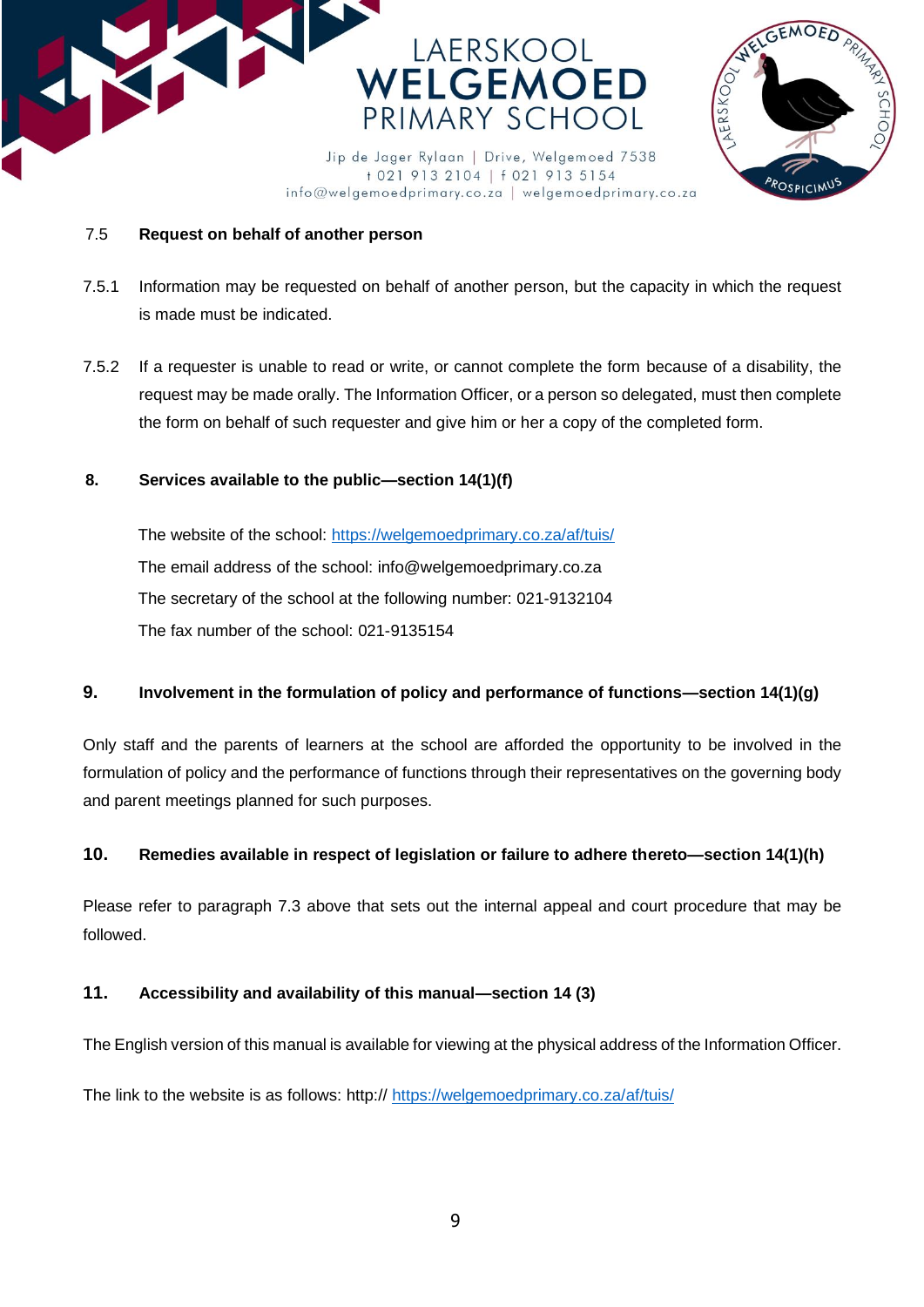



+021 913 2104 | f 021 913 5154 info@welgemoedprimary.co.za | welgemoedprimary.co.za

## **ANNEXURE A**

## **FEES IN RESPECT OF PUBLIC BODIES**

1. The fee for a copy of the manual as contemplated in regulation 5(c) is R0-60 for every photocopy of an A4-size page or part thereof.

| 2.  | The fees for reproduction referred to in regulation $7(1)$ are as follows:                                               |              |
|-----|--------------------------------------------------------------------------------------------------------------------------|--------------|
|     |                                                                                                                          | $\mathsf{R}$ |
| (a) | For every photocopy of an A4-size page or part thereof                                                                   | $0 - 60$     |
| (b) | For every printed copy of an A4-size page or part thereof held on a computer                                             |              |
|     | or in electronic or machine-readable form                                                                                | $0 - 40$     |
| (c) | For a copy in a computer-readable form on -                                                                              |              |
|     | stiffy disc                                                                                                              | $5 - 00$     |
|     | compact disc                                                                                                             | 40-00        |
| (d) | For a transcription of visual images for an A4-size page or part thereof                                                 | $22 - 00$    |
| (e) | For a copy of visual images                                                                                              | 60-00        |
| (f) | For a transcription of an audio record, for an A4-size page or part thereof                                              | $12 - 00$    |
| (g) | For a copy of an audio record                                                                                            | 17-00        |
| 3.  | The request fee payable by every requester, other than a personal requester, referredto in<br>regulation 7(2) is R35-00. |              |
| 4.  | The access fees payable by a requester referred to in regulation 7(3) are as follows:                                    |              |
|     |                                                                                                                          | $\mathsf{R}$ |
| (a) | For every photocopy of an A4-size page or part thereof                                                                   | $0 - 60$     |
| (b) | For every printed copy of an A4-size page or part thereof held on a computer                                             |              |
|     | or in electronic or machine-readable form                                                                                | $0 - 40$     |
| (c) | For a copy in a computer-readable form on -                                                                              |              |
|     | stiffy disc                                                                                                              | $5 - 00$     |
|     | compact disc                                                                                                             | 40-00        |
| (d) | For a transcription of visual images for an A4-size page or part thereof                                                 | $22 - 00$    |